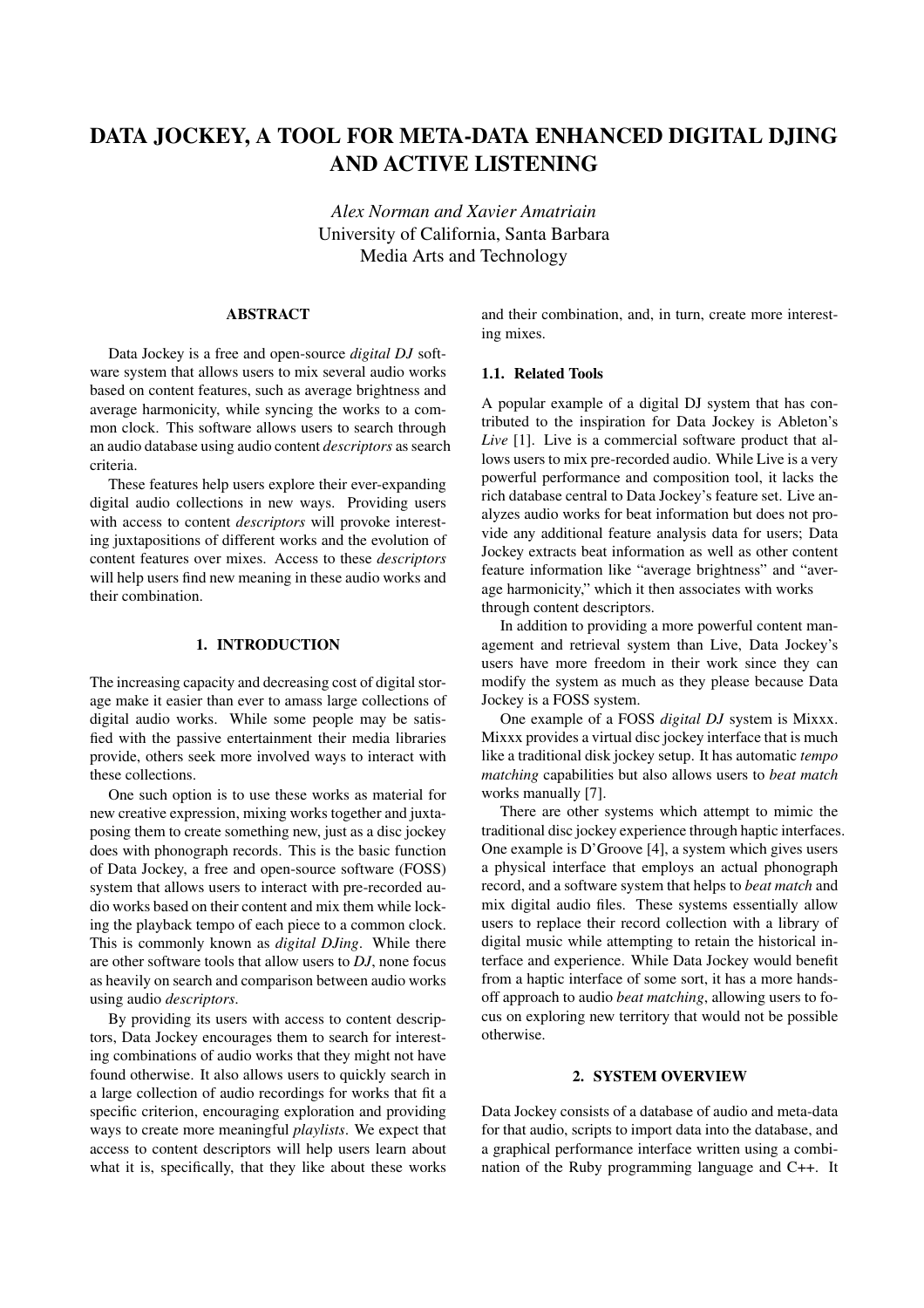is being developed using Linux but with cross-platform compatibility in mind.

#### 2.1. Database

Data Jockey's database provides a simple way of organizing and retrieving data from a large collection of audio works and audio meta-data. It also provides the ability to relate included audio works in a number of ways. It organizes works by title, artist, and album and also allows works to be associated with "tags" and "descriptors," which provide data to use in content comparisons as well as additional avenues for content retrieval.

# *2.1.1. Tags*

Tags are *typed* labels that can be applied to works. Some tag types are "genre," "lyrical theme" and "mood". As an example, a work might be tagged with a "genre" tag that has the value "punk." Tag data can be extracted from audio file meta-data, like the ID3 tags in MP3 files, or can be manually added by a user. Users can also add their own tag types. These tags give users ways to associate multiple works and search for content beyond specifying title, artist or album. Extensible tags give users a way to organize their content using whichever label types they find useful.

#### *2.1.2. Descriptors*

Descriptors are much like tags but, instead of text, they have numerical values. Descriptors also expand the search space available to Data Jockey users, helping them explore their music library in ways they would not have otherwise. Descriptor values generally come from analysis of the content which they describe but can also be added manually. Instead of simply finding works by name, artist or album, descriptors allow users to search for works based on features of the works themselves.

The three descriptors currently provided are "average brightness," "median tempo" and "average harmonicity;" these can be input by the user manually or can be computed through audio feature analysis. As is the case with tags, users can add their own descriptor types.

These descriptors can be used in a number of ways. For instance, a user might decide that over time their play-list should get brighter yet decrease in tempo and should prefer tracks that have a relatively high harmonicity value. A search that follows this user-defined *envelope* would trace a path through works that are brighter than the tracks currently playing, that are above a specified harmonicity threshold and are slower in tempo than the current global tempo value.

This envelope could be constrained further by including tag data as well, for instance only allowing "techno" songs to be chosen for the mix. These user-defined constraints define a path to search through the database and allow for high-level envelopes on the features of a mix.

This *path* is similar to those created through *automatic play-list generation* attempts, as described in [3] and [8]. These *play-list generators* generally keep meta-data out of view of users, providing high level controls like percentage of songs using brass instruments, or simply tracking user's habits and generating play-lists based on those habits [3] [8]. In contrast to these *automatic play-list generators*, users of Data Jockey have access to all of the descriptors, which they can aggregate themselves in order to create their own high-level controls.

## 3. TEMPO TRACKING AND SYNCHRONIZATION

The fundamental feature that Data Jockey requires of its audio data is beat location information. With this beat location information Data Jockey can sync audio works to a clock and, in turn, play works in sync with each other.

## 3.1. Tempo Synchronous Playback

Synchronizing audio works to a common clock while mixing is often desirable and is a main feature of Data Jockey. Data Jockey syncs songs using their pre-calculated beat location information. Each playback synthesizer has both a buffer of audio data and a buffer of beat location timepoints. The synthesizers read through their beat location buffers at a common rate given by the tempo controller, synchronizing their beat locations to the pulse of the tempo controller and interpolating values in-between pulses using an audio-rate ramp provided by the tempo controller.

The values read from the beat location buffers are used as time pointers for reading data out of the audio buffers, which is eventually sent to the output to be played. While the beat buffer information is read at a common rate, the data that is retrieved from the beat location buffers is unique to its associated audio work. The result is that each audio buffer is played back at a rate which synchronizes its beat locations to the pulses of the tempo controller. If the tempo controller's pulse output rate is not the same as an audio work's original tempo the pitch of that work will be scaled as a side effect of scaling its tempo.

While it would be nice to separate the pitch and playback tempo, the current implementation is quite usable. In fact, coupling playback tempo and pitch might be desirable for some as it is inherent in mixing phonograph records. An approach to this decoupling is discussed in the "Future Work" section.

#### 3.2. Tempo Extraction

Data Jockey uses BeatRoot, a beat tracking software application, to extract the beat location information from audio recordings. BeatRoot, winner of the MIREX 2006 audio beat tracking competition, analyzes audio recordings and returns the beat location information in the form of a text file with beat times indicated in seconds. BeatRoot's inner workings are described in detail in [5].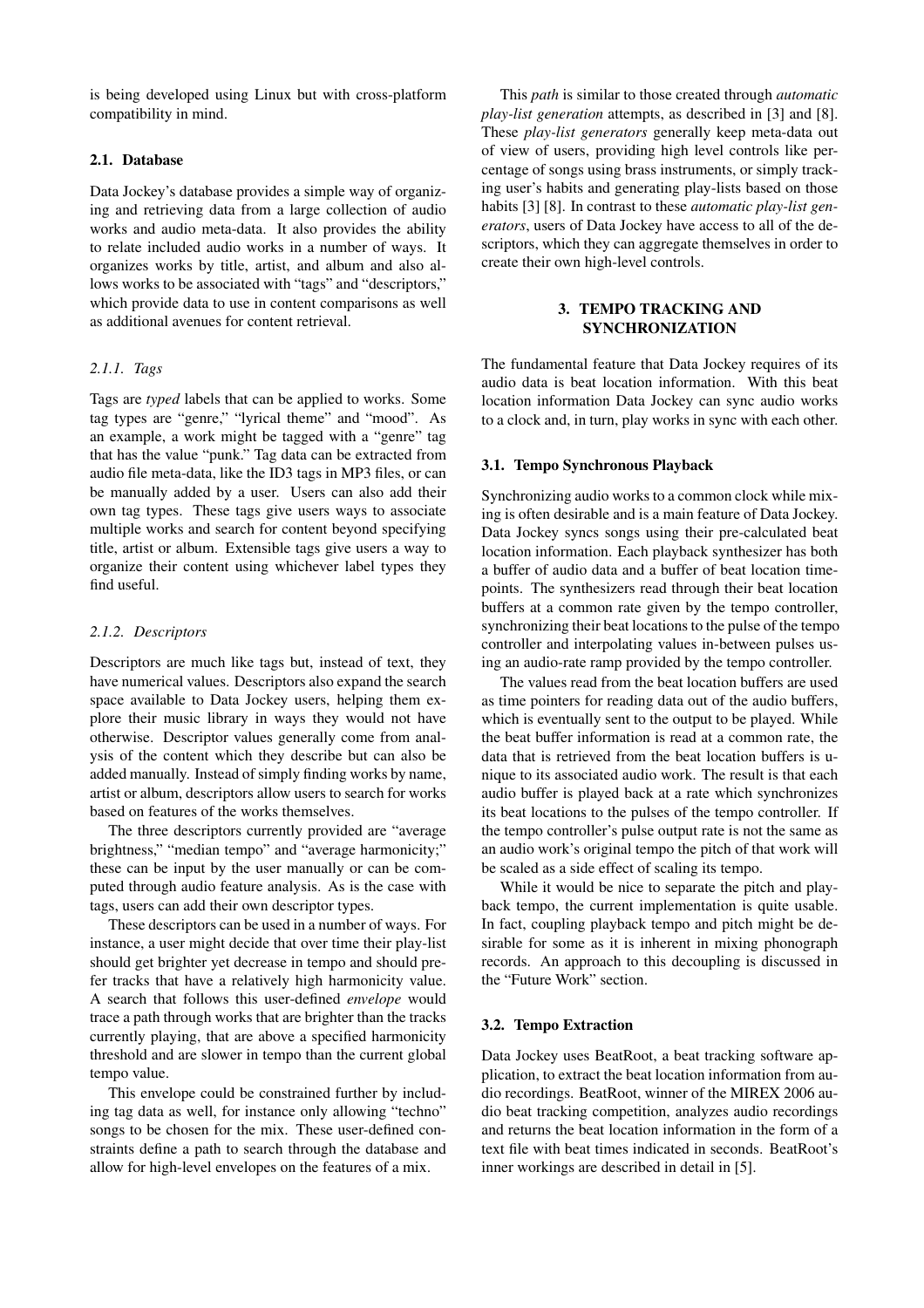While the data extracted by BeatRoot has proven to be reliable for most songs, there is some jitter in the distances between beats. This jitter is especially apparent with Data Jockey because Data Jockey's current time stretching technique changes the pitch of audio works, so the jitter results in unnatural pitch changes during playback. In order to combat this jitter, Data Jockey applies a moving average filter to the distances between beats. This filtering operation removes these pitch change side-effects during sections of audio that have stable tempos.

#### 4. PERFORMANCE INTERFACE

The performance interface consists of a graphical user interface (GUI) and an audio playback back-end written in C++. The GUI uses the Gimp Toolkit (Gtk+), a cross platform GUI toolkit.

# 4.1. GUI

The GUI is written in Ruby and is connected to an audio playback back-end written in C++ through a SWIG interface. The SWIG interface provides the "glue" needed to connect these two components. SWIG is a tool that automatically generates interfaces between C/C++ programs and a number of other, generally higher level, programming languages [9]. The use of two programming languages, while increasing the complexity of the design, allows Data Jockey to take advantage of both the simplicity of database and GUI programming with Ruby and C++'s speed, which is needed for "real-time" audio programming. The GUI is made up of a *mixer view* and a *database view*.

The mixer view is similar to a standard hardware audio mixer, consisting of several *mixer channels* and one master volume control. It also includes controls for manipulating the global playback tempo. Each mixer channel has controls to manipulate the volume, equalization, output destination and playback position of an associated audio clip (usually a full song). Text above each mixer channel indicates which audio clip the channel is currently associated with (see Figure 1).

The database view provides users with a view into their library of audio and audio meta-data. This view also provides users with the ability to select works to load into a mixer channel, including them in the current mix. Users can use this view to browse through their library; they can sort by artist, album, title or by one of the descriptor values (see Figure 1). The more complicated search constraints discussed in the database section are achieved here through an "advanced search" dialog box.

# 4.2. Audio back-end

The audio playback back-end is written in C++ because Ruby is not suited for "real-time" audio programming.

The audio back-end uses JACK for audio output. JACK is an audio application programming interface (API) which provides applications with low-latency audio input and

output, and also gives users the ability to easily route audio between applications themselves [6]. By making Data Jockey a JACK client, we allow users to use other applications to affect or record the results of their performance.

The playback system consists of three main components: a tempo controller, a collection of audio playback synthesizers, and a master volume control. The tempo controller sends out *triggers* at regular intervals (an impulse train) and an audio rate *ramp* that the playback synthesizers use to synchronize their audio playback.

Each playback synthesizer has an associated audio buffer as well as a buffer that includes the locations of the beats. The synthesizers use their beat location buffer in order to synchronize the playback of their associated audio buffers with the tempo controller. The synthesizers accept commands which allow the user to scale the volume of the audio output, reset the playback position, select which output (master or cue) to send the audio to and set the equalization of the audio. If the audio is sent to the master output it is combined with all the other synthesizers' master outputs and scaled by a master volume, then it is finally sent to the sound-card. Otherwise, the audio is summed with all of the synthesizers' cue outputs and sent to a different audio output which is intended to be used to preview the result of adding elements to a mix without sending them to the main output.

In addition to synchronizing audio within Data Jockey, data from the tempo controller is sent to a JACK audio output. Other applications can use this data to sync themselves with Data Jockey.

A nice side effect of using SWIG is that the audio backend could be used with other programming languages like Python or Ocaml. Users might decide to use the audio back-end exclusively within a non-graphical scripting interface, or with a custom graphical interface of their own.

## 5. CONCLUSIONS AND FUTURE WORK

Already in its early stages of development, Data Jockey is quite useful. Its use of content "tags" and "descriptors" sets it apart from existing "digital DJ" applications and allows users to explore their music library in new ways. We envision access to this content meta-data encouraging users to approach their own work in new ways as well, comparing and contrasting source content and using the results of these comparisons to create mixes that are dynamic in structure. We also hope that through working with this meta-data, users will be able to qualify what it is about a collection of works that makes them *mixable*.

Many additions are planned for Data Jockey including: audio and audio meta-data visualization and manipulation capabilities, performance recording, improved search capabilities, audio segment looping, time stretching decoupled from pitch scaling and additional audio feature extraction analysis.

There are many feature extraction techniques that may be useful for exploration within Data Jockey. First and foremost, phase vocoder analysis accompanied by onset